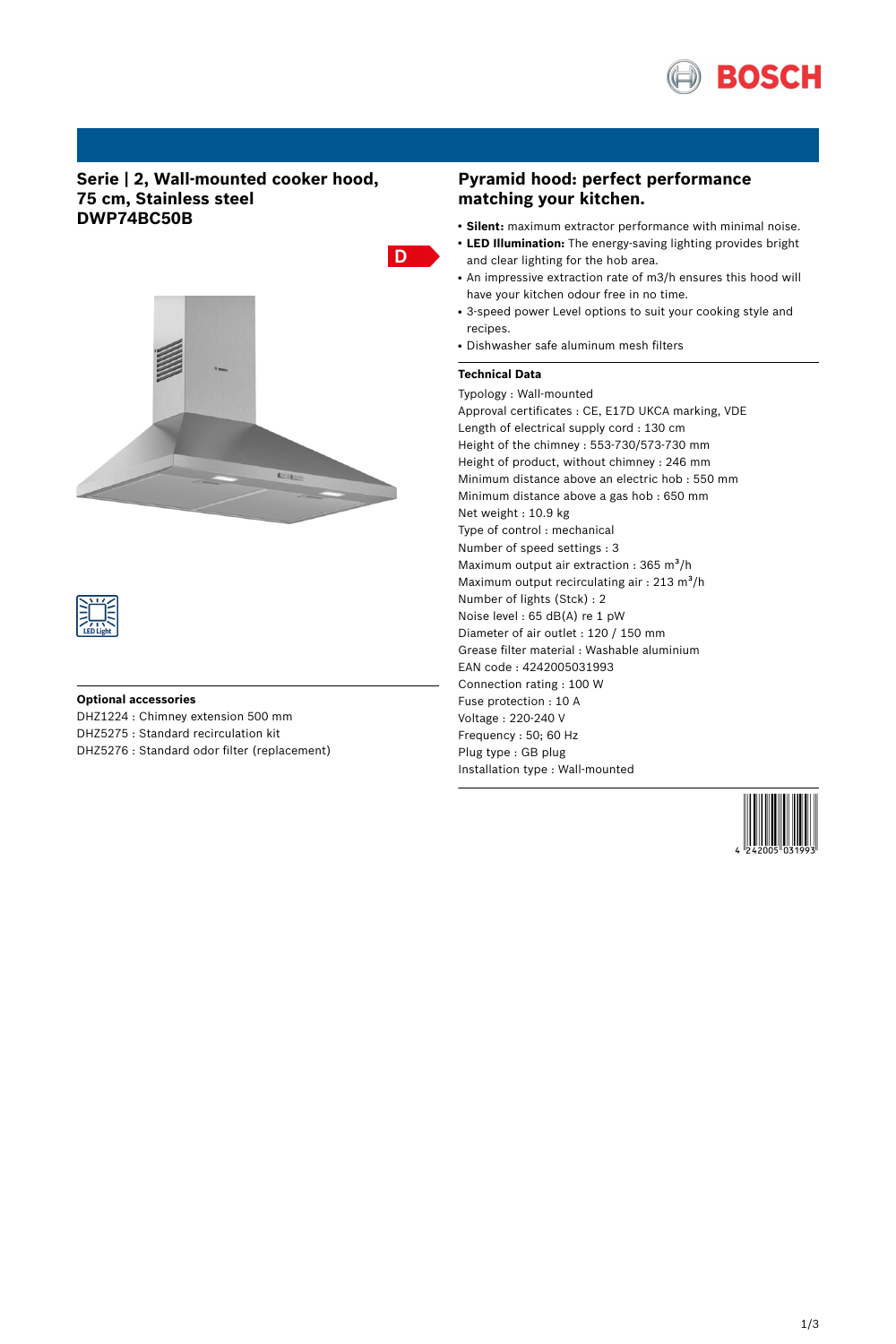

**Serie | 2, Wall-mounted cooker hood, 75 cm, Stainless steel DWP74BC50B**

- **Optional accessories**
- Recirculating kit DHZ5276
- *\* In accordance with the EU-Regulation No 65/2014*

# **Pyramid hood: perfect performance matching your kitchen.**

#### **Key performance features:**

- Energy Efficiency Class: <sup>D</sup> (at <sup>a</sup> range of energy efficiency classes from A+++ to D)
- Max. extraction rate: <sup>365</sup> m3/h
- Noise max. Normal Level: Noise, max. speed in normal us: <sup>65</sup> dB dB\*

## **Features**

- Push button control
- <sup>3</sup> power levels
- 2 x 1.5W LED light
- Colour Temperature: <sup>3500</sup> <sup>K</sup>
- <sup>2</sup> removable metal grease filter cassettes
- Installation: wall

## **Design**

- Chimney extractor hood
- Mechanical

#### **Performance/technical information**

- Suitable for ducted or recirculating operation
- For recirculated extraction recirculating kit (accessory) needed
- Maximum extraction rate exhaust air 365 m<sup>3</sup>/h according to EN 61591
- Extraction rate in recirculation mode: Max. normal use: $213 \text{ m}^3/h$
- Noise level according to EN 60704-3 and EN 60704-2-13 at max. normal use exhaust air: 65 dB(A) re 1 pW
- Noise level in recirculation mode: Max. normal use:67 dB(A) re 1 pW (54 dB(A) re 20 µPa sound pressure)
- Power rating: <sup>100</sup> <sup>W</sup>
- Light Intensity: <sup>94</sup> lux
- Electrical cable length 1.3 <sup>m</sup>
- Diameter pipe <sup>Ø</sup> <sup>150</sup> mm (Ø <sup>120</sup> mm enclosed)
- Dimensions exhaust air (HxWxD): 799-975 <sup>x</sup> <sup>750</sup> <sup>x</sup> <sup>500</sup> mm
- Dimensions recirculating (HxWxD): 799-975 <sup>x</sup> <sup>750</sup> <sup>x</sup> <sup>500</sup> mm
- Blower Efficiency Class: E\*
- Lighting Efficiency Class: A\*
- Grease Filtering Efficiency Class: D\*
- Average Energy Consumption: 53.1 kWh/year\*